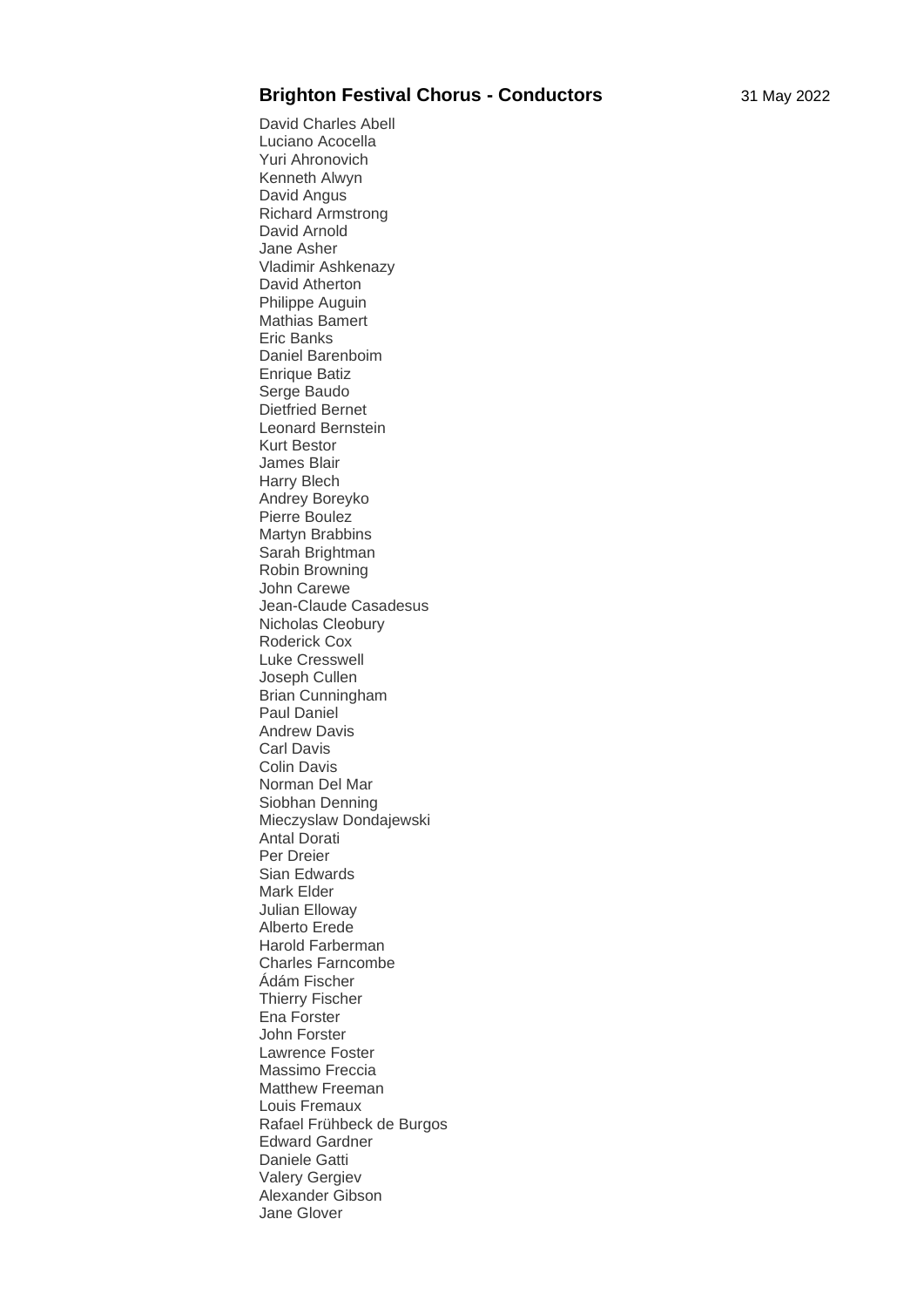Andrew Greenwood Jonathan Grieves-Smith Charles Groves Anton Guadagno Theodor Guschlbauer Simon Halsey John Hancorn Vernon Handley Walter Haupt Laszlo Heltay Richard Hickox Stephen Higgins Owain Arwel Hughes Anthony Inglis Pietari Inkinen Mark Andrew James Arpad Joo Vladimir Jurowski Gilbert Kaplan Tolga Kashif Rudolf Kempe István Kertész Kyril Kondrashin Peter Lambert Jan Latham-Koenig Stephen Layton Alexander Lazarev Erich Leinsdorf Raymond Leppard James Levine Andras Ligeti Andrew Litton Grant Llewellyn George Lloyd John Lubbock Bing Lyle Lorin Maazel Zdeněk Mácal Charles Mackerras Neville Marriner Diego Masson Kurt Masur Herbert Menges Yehudi Menuhin Jacques Mercier Alasdair Mitchell James Morgan Roger Norrington Paolo Olmi Simon Over Robert Owen Seiji Ozawa Krzysztof Penderecki Libor Pešek Juliette Pochin Benjamin Pope Ross Pople André Previn John Pritchard John Pryce-Jones Harry Rabinowitz David Randolph Simon Rattle